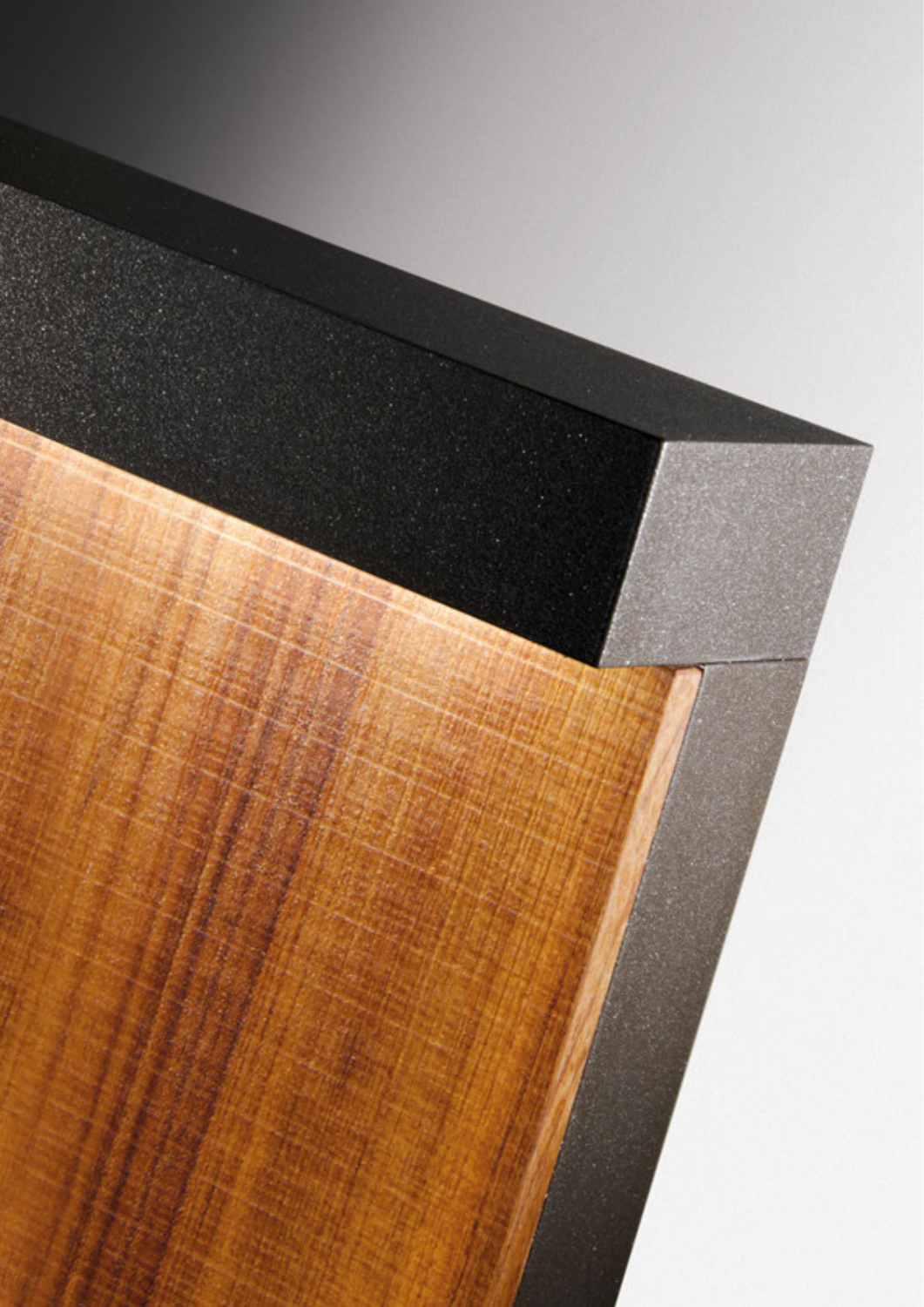# Applique



"Tailored" by *Indles* Thun

When light blends together with an essential and innovative design, a unique sense of elegance arises with a strong emotional impact. Simple shapes and primitive geometries characterize the range "Tailored" by Matteo Thun, from the creative collaboration between Simes and the prestigious Italian architect and designer. A perfect balance between sustainable and diverse material expressions: the range

was developed using a combination of wood teak that conveys a warm effect and the minimalist lines of aluminium, new finishes specifically dedicated to improve the quality of the lighting performance. Natural elegance and lighting poetry that dress with charm the environments with an unmistakable style.





Bollard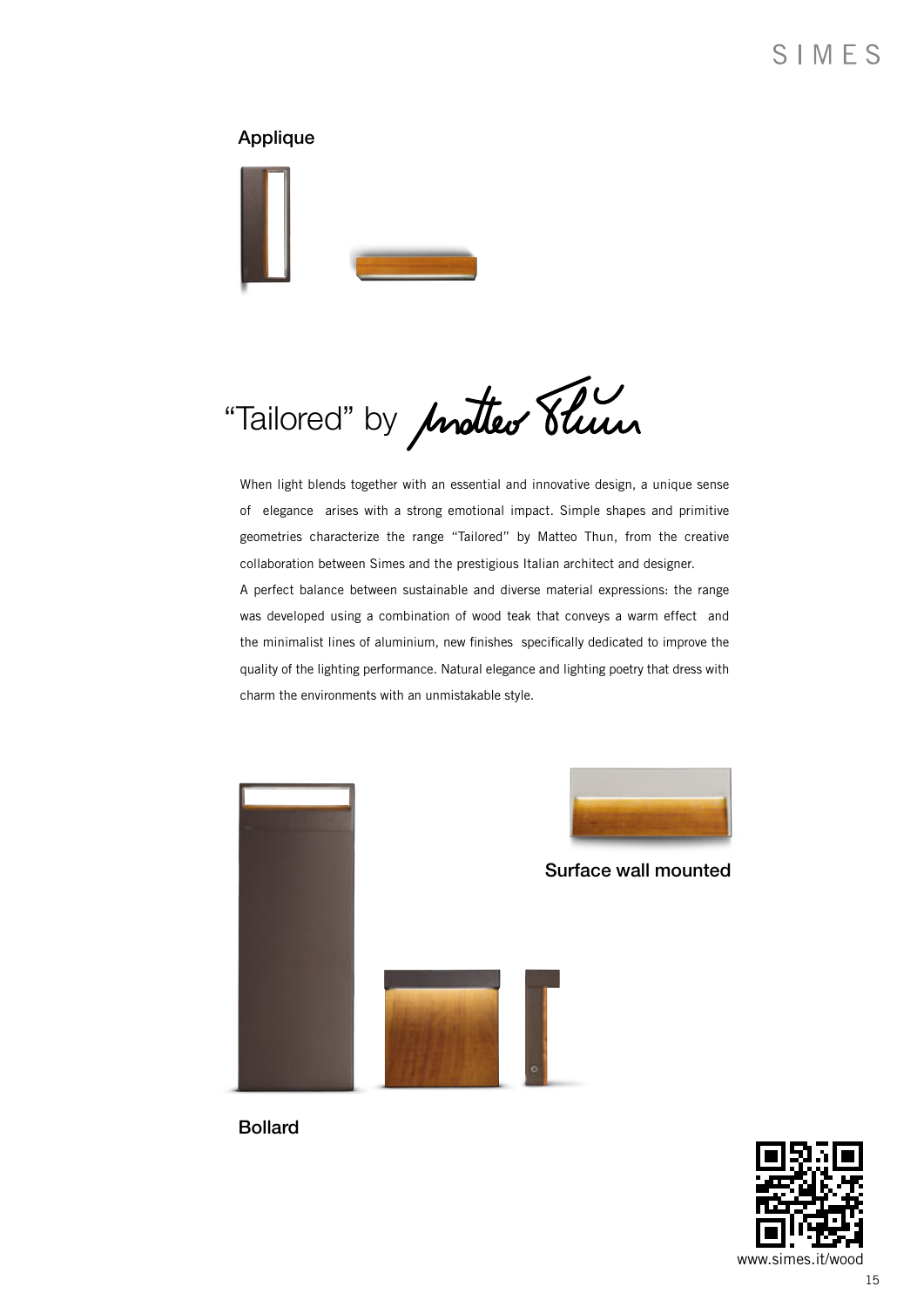

# "TAYLORED" BY MATTEO THUN Applique, bollard, surface wall mounted

Die-cast EN AB-47100 aluminium housing with high corrosion resistance. Oiled TEAK wood finish 8mm thick. Toughened glass diffuser. Stainless steel screws. Luminaire supplied with 1m of cable (Miniskill). Luminaire with double cable entry and grommet (Skill). Pre-wired luminaire with 1m of neoprene cable (Look and Cool Applique). Pre-wired luminaire with neoprene cable and connector (Look and Cool Bollard). Luminaire suitable for single grommet. Silicone gaskets. Double powder paint.

#### Protection class IP65

Isolation class CLASS III  $\circledast$  MINISKILL 24V c.c.  $CLASS II$   $\Box$   $LOOK$  and  $COOL$ 

#### Mechanical resistance

 $CLASS I @ SKILL$ 

IK 06 LOOK and COOL IK 08 SKILL  $\frac{1}{28}$ <sup>3</sup> LOOK and COOL

Leds 4000K CRI90 versions are available on request.

# PATENTED

*This luminaire has been manufactured with hand crafted procedures, therefore small imperfections, subsidence of the wood surface, actual cracks and future, colour ripples and variations over time, are deliberately present and they are a feature of the wood, proving the hand-made manufacturing procedure.* 

White + teak wood (code 01)

Burnished bronze + teak wood (code 20)

Colours: *For the latest technical information and luminaire updates with LED technology please refer to www.simes.it*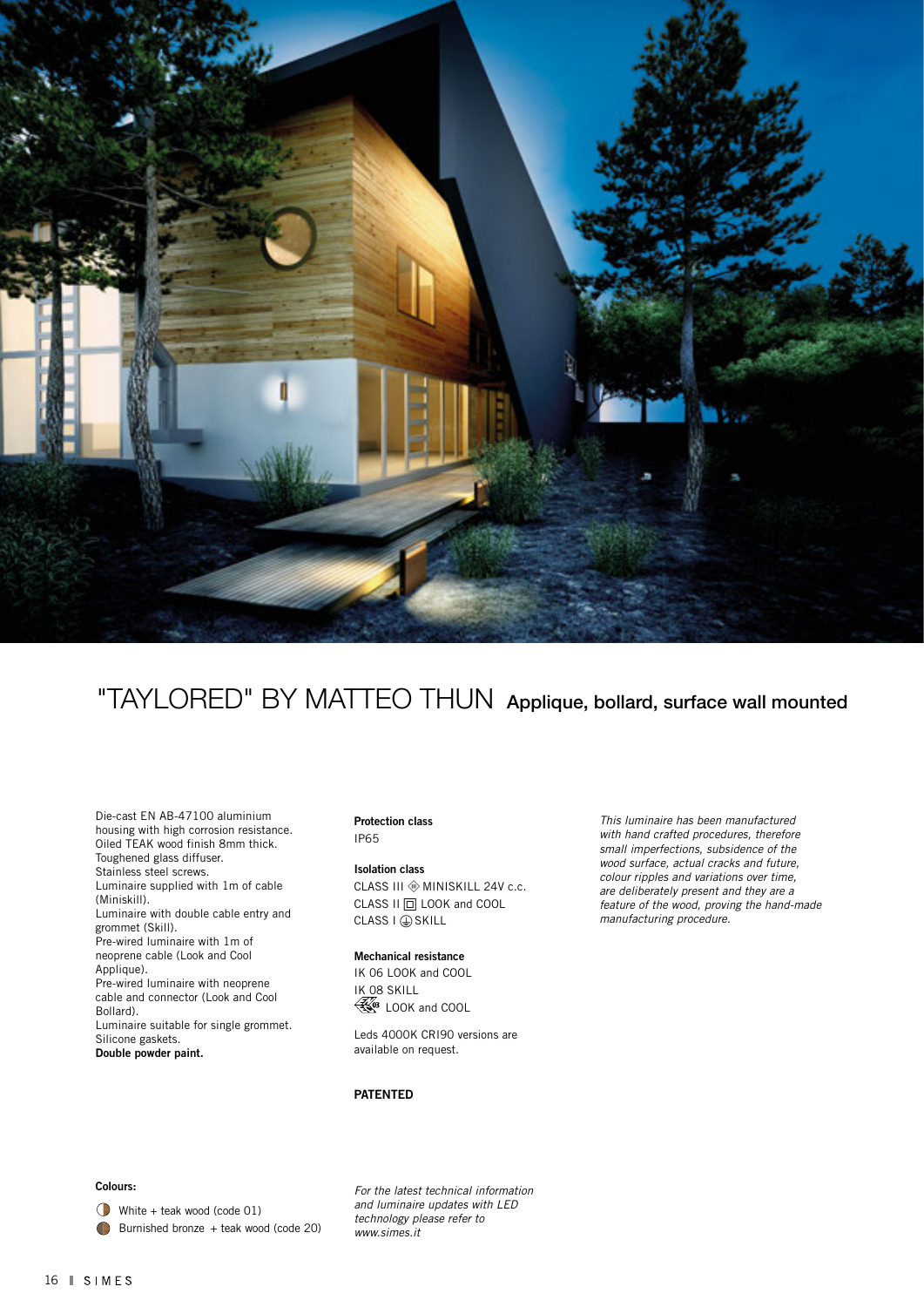# SKILL WOOD

# Miniskill vertical





# $L.9230W$   $\Box$

MID-POWER LEDs 3000K CRI90 424lm Rated luminaire luminous flux 187lm Rated input power 4,7W 24V DC

Requires a remote constant voltage driver (page 468-469)

| $H = 0.3 m$                   |  |  |     |               | 2.4 |
|-------------------------------|--|--|-----|---------------|-----|
|                               |  |  |     | lux           | 1.8 |
|                               |  |  |     |               | 1.2 |
|                               |  |  |     |               | 0.6 |
|                               |  |  |     |               |     |
| $3.0$ $2.4$ $1.8$ $1.2$ $0.6$ |  |  | 0.6 | $1.2$ 1.8 2.4 | (m) |

## Skill square







200

# $L.9260W$   $\Box$

MID-POWER LEDs 3000K CRI90 1016lm Rated luminaire luminous flux 360lm Rated input power 9,7W 220V-240V AC 50/60Hz / DC Not Dimmable

| $H = 0.5 m$ |         |   |  |        | lux |                |
|-------------|---------|---|--|--------|-----|----------------|
|             |         |   |  |        |     |                |
|             |         |   |  |        |     | 3              |
|             |         |   |  |        |     |                |
|             |         | ٠ |  |        |     | $\overline{2}$ |
|             |         |   |  |        |     |                |
| л           | 2<br>্ব |   |  | 2<br>з |     | m,             |

### Skill rectangular





# $L.9240W$   $\Box$

MID-POWER LEDs 3000K CRI90 1270lm Rated luminaire luminous flux 422lm Rated input power 13W 220V-240V AC 50/60Hz / DC Not Dimmable

| $H = 0.5 m$ |  |  |  |  |   | lux |    |
|-------------|--|--|--|--|---|-----|----|
|             |  |  |  |  |   |     |    |
|             |  |  |  |  |   |     | 3  |
|             |  |  |  |  |   |     |    |
|             |  |  |  |  |   |     | 2  |
|             |  |  |  |  |   |     |    |
|             |  |  |  |  |   |     |    |
|             |  |  |  |  | ۰ |     | m, |

# 270 35  $\sqrt{2}$ 115

# SIMES | 17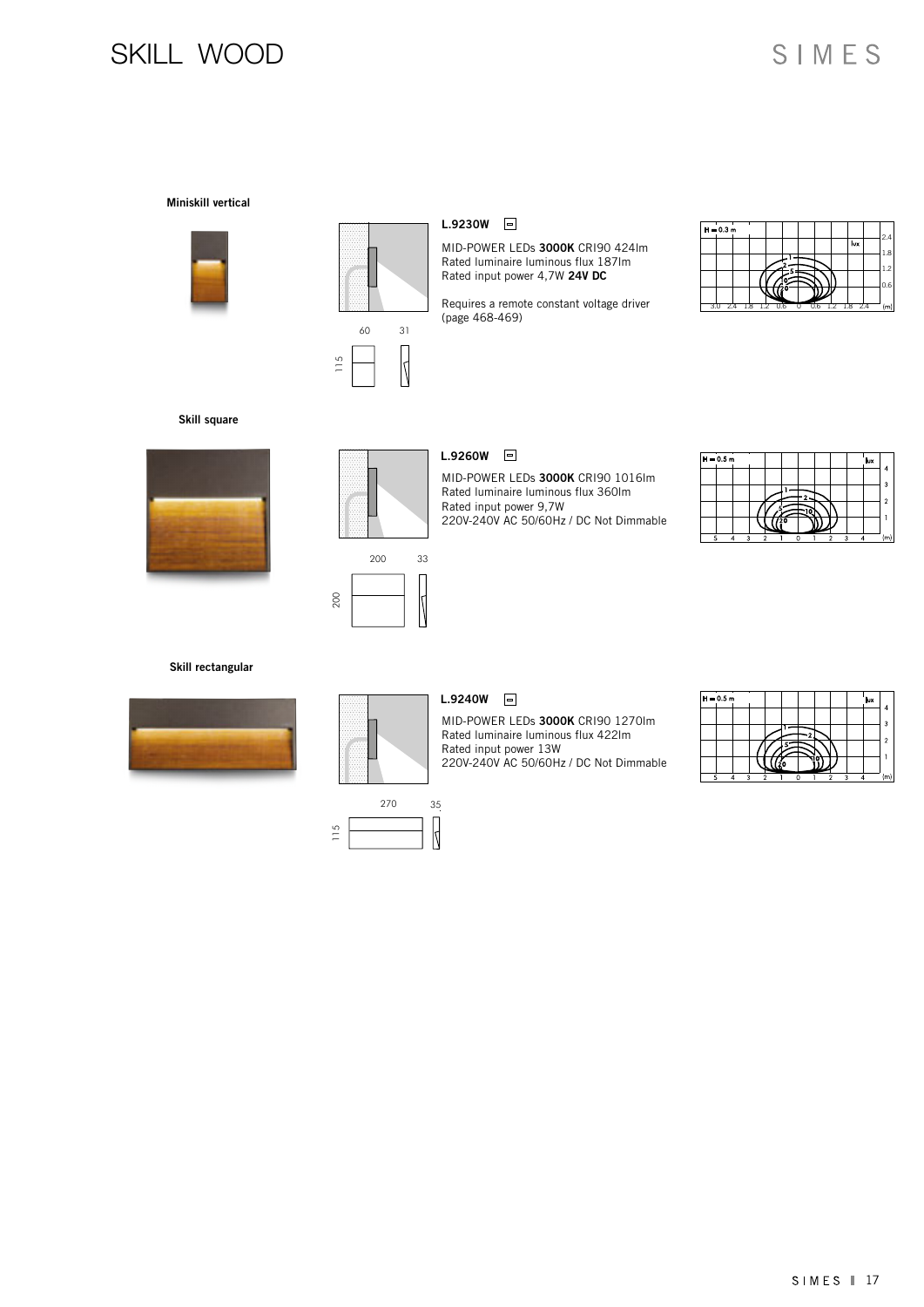# LOOK WOOD







L.9202W

## $\boxed{\lnot}$  single emission

MID-POWER LEDs 3000K CRI90 1090lm Rated luminaire luminous flux 475lm Rated input power 12,5W 220V-230V AC 50/60Hz / DC Not Dimmable

|   |   |   |  |  |   | lux |   |
|---|---|---|--|--|---|-----|---|
|   |   |   |  |  |   |     |   |
|   |   |   |  |  |   |     | 0 |
|   |   |   |  |  |   |     |   |
|   |   |   |  |  |   |     | 2 |
| c | c | ٠ |  |  | ٠ |     |   |

F







### double emission

MID-POWER LEDs 3000K CRI90 1090lm Rated luminaire luminous flux 389lm Rated input power 12,5W 220V-230V AC 50/60Hz / DC Not Dimmable

|  |   |  |  |   | lux |   |
|--|---|--|--|---|-----|---|
|  |   |  |  |   |     | 2 |
|  |   |  |  |   |     |   |
|  |   |  |  |   |     |   |
|  |   |  |  |   |     | ٢ |
|  |   |  |  |   |     |   |
|  |   |  |  |   |     |   |
|  | e |  |  | っ |     |   |





#### MID-POWER LEDs 3000K CRI90 970lm Rated luminaire luminous flux 334lm Rated input power 12,5W 220V-230V AC 50/60Hz / DC Not Dimmable  $\Box$  Minilook bollard H 580 mm L.9211W

Minilook bollard H 220 mm L.9206W

MID-POWER LEDs 3000K CRI90 970lm Rated luminaire luminous flux 334lm Rated input power 12,5W 220V-230V AC 50/60Hz / DC Not Dimmable

|     |                |     |          |    |                |     | lux |                |                         |
|-----|----------------|-----|----------|----|----------------|-----|-----|----------------|-------------------------|
|     |                |     |          |    |                |     |     |                | 2                       |
|     |                |     |          |    |                |     |     |                | 1.5                     |
|     |                |     |          | 10 | 20             |     |     |                | 1                       |
|     |                |     |          |    |                |     |     |                | 0.5                     |
|     |                |     |          |    |                |     |     |                |                         |
| 2.5 | $\overline{2}$ | 1.5 | 0.5<br>ī |    | $\overline{0}$ | 0.5 | 1.5 | $\overline{c}$ | (m)                     |
|     |                |     |          |    |                |     |     |                |                         |
|     |                |     |          |    |                |     |     |                |                         |
|     |                |     |          |    |                |     | lux |                |                         |
|     |                |     |          |    |                |     |     |                | $\overline{\mathbf{2}}$ |
|     |                |     |          |    |                |     |     |                |                         |
|     |                |     |          |    |                |     |     |                |                         |
|     |                |     |          | 10 |                |     |     |                | 1                       |
|     |                |     |          |    | 2Ο             |     |     |                | 1.5<br>0.5<br>(m)       |





FLANGE FOR MINILOOK BOLLARD To be buried in concrete for L.9206W e L.9211W. S.7249



S.5506

4 way connector for through wiring (in/out).